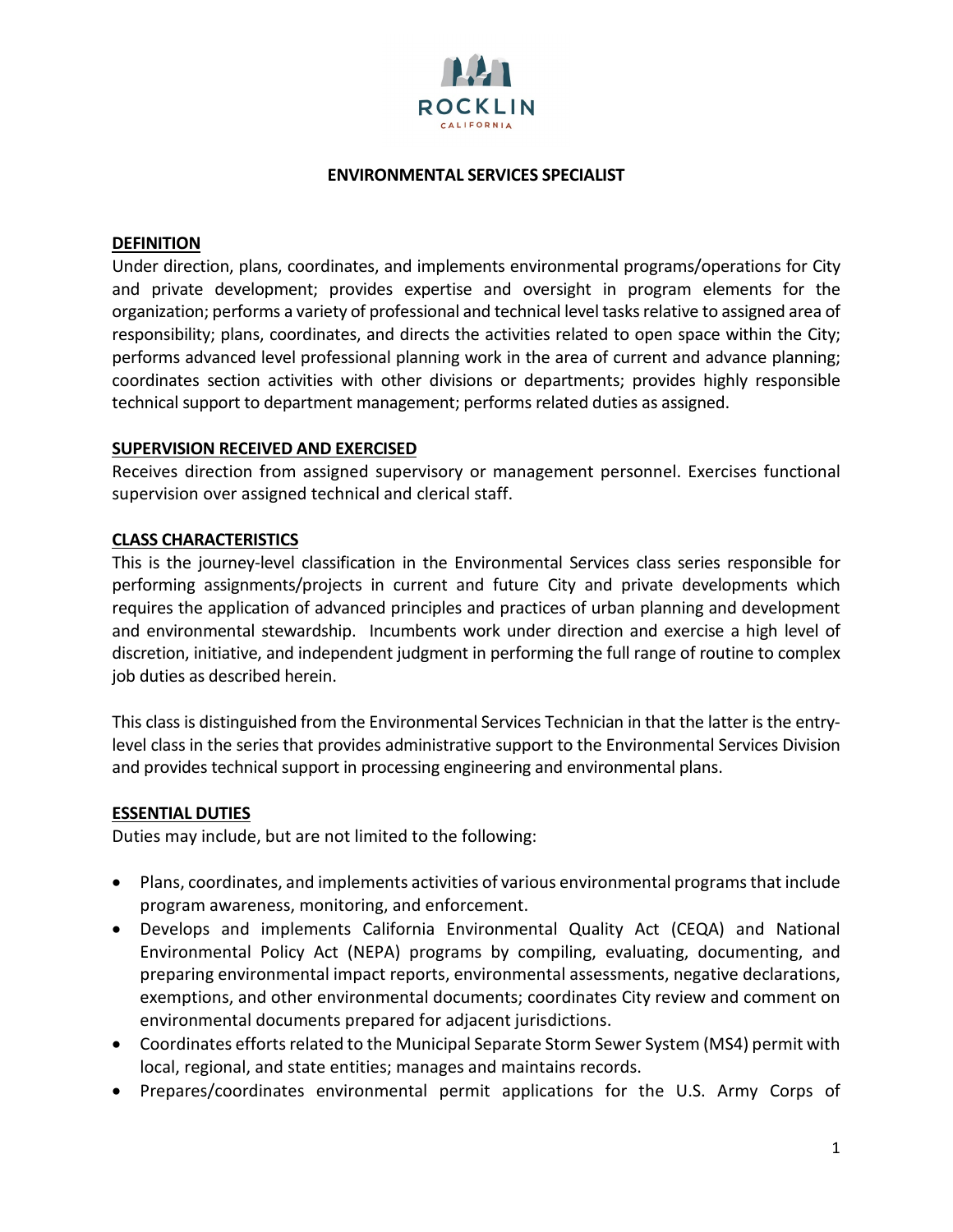Engineers, California Department of Fish and Wildlife, California Reclamation Board, and Regional Water Quality Control Board, and other environmental permits and approvals; serves as Industrial Facility General Storm Water Permit Coordinator.

- Serves as City liaison to state and federal resource agencies and implements related programs including, but not limited to, memorandums of agreements, habitat conservation plans, or other regional conservation programs.
- Plans, prioritizes, assigns, supervises, and reviews the work of assigned staff related to program activities.
- Implements the City's Open Space Management Plan; manages open space areas and nature preserves in accordance with various regulatory agency requirements; monitors reports and contracts to ensure compliance; plans, develops, and oversees the work of staff involved in open space preservation and urban forestry.
- Prepares requests for proposals, contracts, and service agreements, including specification preparations; negotiates, administers, and oversees contract implementation.
- Develops, implements, and participates in current program activities including the issuance of land use permits and approvals assigned by state law and local ordinances.
- Prepares and may present reports, resolutions, and ordinances before the Planning Commission, City Council, and citizen groups regarding Department findings and recommendations.
- Assists with the preparation and presentation of the department budget; performs budget and expenditure review; and makes recommendations.
- Confers with engineers, developers, architects, and others in coordinating department matters; provides information and technical assistance regarding city environmental and development requirements.
- Interprets and applies land use, environmental quality, subdivision, and general planning laws and regulations.
- Performs related duties as assigned.

# **QUALIFICATIONS**

# **Knowledge of:**

- Principles and practices of general government administration and policy establishment.
- Principles and practices of CEQA/NEPA and environmental planning and development.
- Principles and practices of scientific research method.
- Advanced principles and practices of urban and natural resource planning and development.
- Methods and techniques of effective recordkeeping, technical report preparation, and presentation.
- Statistical research methods and sources of information related to urban growth and development, land use, transportation, communications, and public utility systems.
- Recent developments, current literature, and sources of information related to environmental/municipal planning and administration.
- Applicable federal, state, and local agencies laws, codes, and regulations, related to environmental programs and regulatory permits, and/or areas of assignment.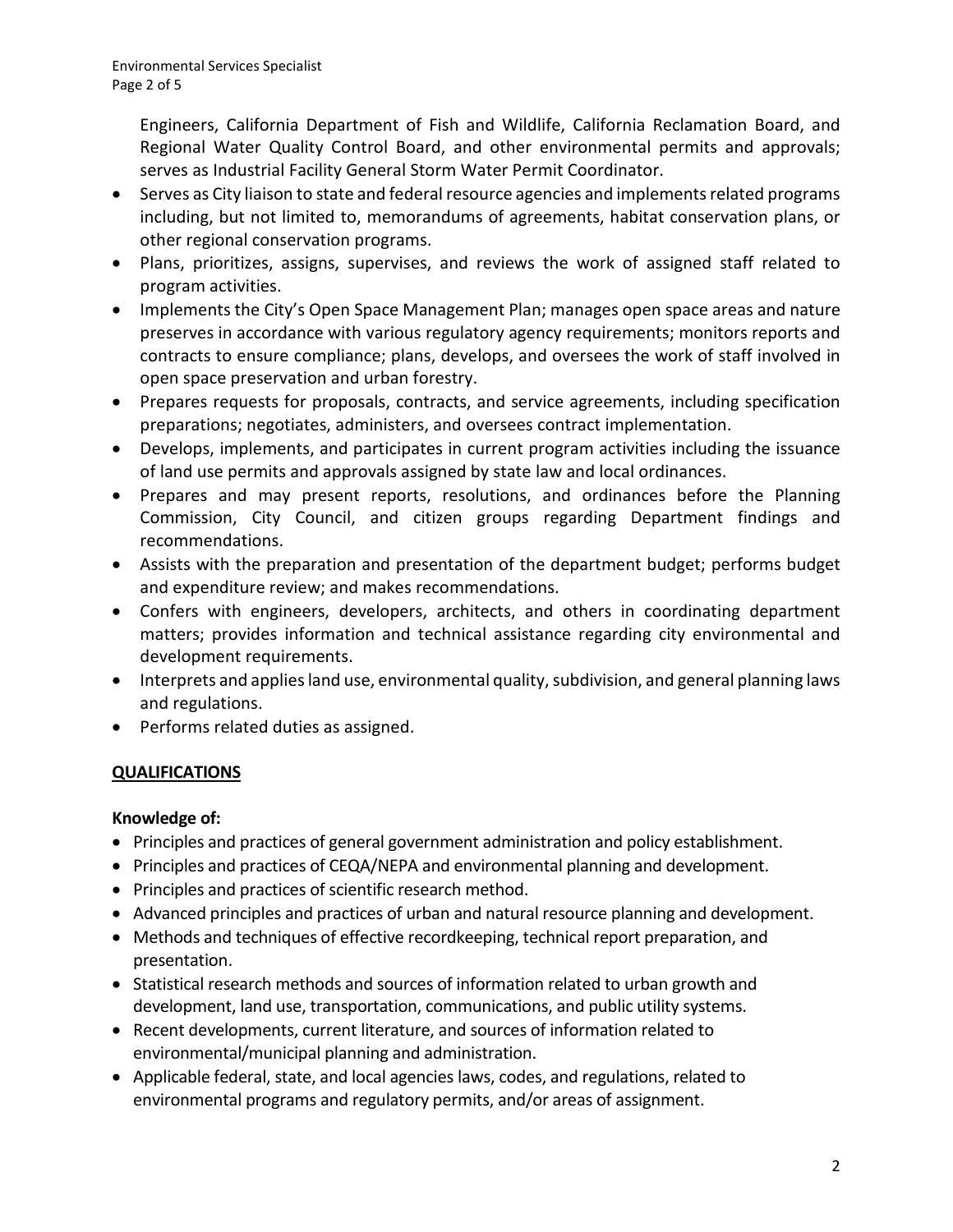- Principles of environmental science and practices which protect the quality of the environment and public health and safety.
- Methods and techniques used in water and soil sampling and analysis; use and maintenance of laboratory and sampling equipment.
- Principles and practices of employee supervision, including work planning, assignment review and evaluation, discipline, and the training of staff in work procedures.
- Principles and practices of public sector budgeting, and accounting, including basic budget preparation and monitoring, cash control, and related accounting practices.
- Computer applications ArcGIS, AutoCAD, Bluebeam, and Trackit
- Techniques for providing a high level of customer service to the public and City staff, in person and over the telephone.
- Principles and techniques for working with groups and fostering effective team interaction to ensure teamwork is conducted smoothly.
- The structure and content of the English language, including the meaning and spelling of words, rules of composition, and grammar.
- Modern equipment and communication tools used for business functions and program, project, and task coordination.
- Computers and software programs (e.g., Microsoft software packages) to conduct, compile, and/or generate documentation.

## **Ability to:**

- Plan, organize, direct, coordinate, administer, and evaluate assigned environmental programs or projects.
- Analyze site design, terrain constraints, circulation, land use compatibility, utilities and other urban services.
- Ensure project compliance with federal, state, and local rules, laws, and regulations.
- Interpret and apply pertinent environmental/urban planning laws, rules, and regulations.
- Prepare and analyze technical and administrative reports, statements, and correspondence.
- Collect and present engineering/environmental data and information for reporting purposes
- Perform a variety of physical and chemical tests.
- Effectively represent the City in contacts and relationships with City staff, the general public, local business community, state water board, and other associated agencies
- Effectively represent the department and the City in meetings with governmental agencies; various business, professional, and regulatory organizations; and in meetings with individuals.
- Independently organize work, set priorities, meet critical deadlines, and follow-up on assignments.
- Effectively use computer systems, software applications, and modern business equipment to perform a variety of work tasks.
- Communicate clearly and concisely, both orally and in writing, using appropriate English grammar and syntax.
- Use tact, initiative, prudence, and independent judgment within general policy, procedural, and legal guidelines.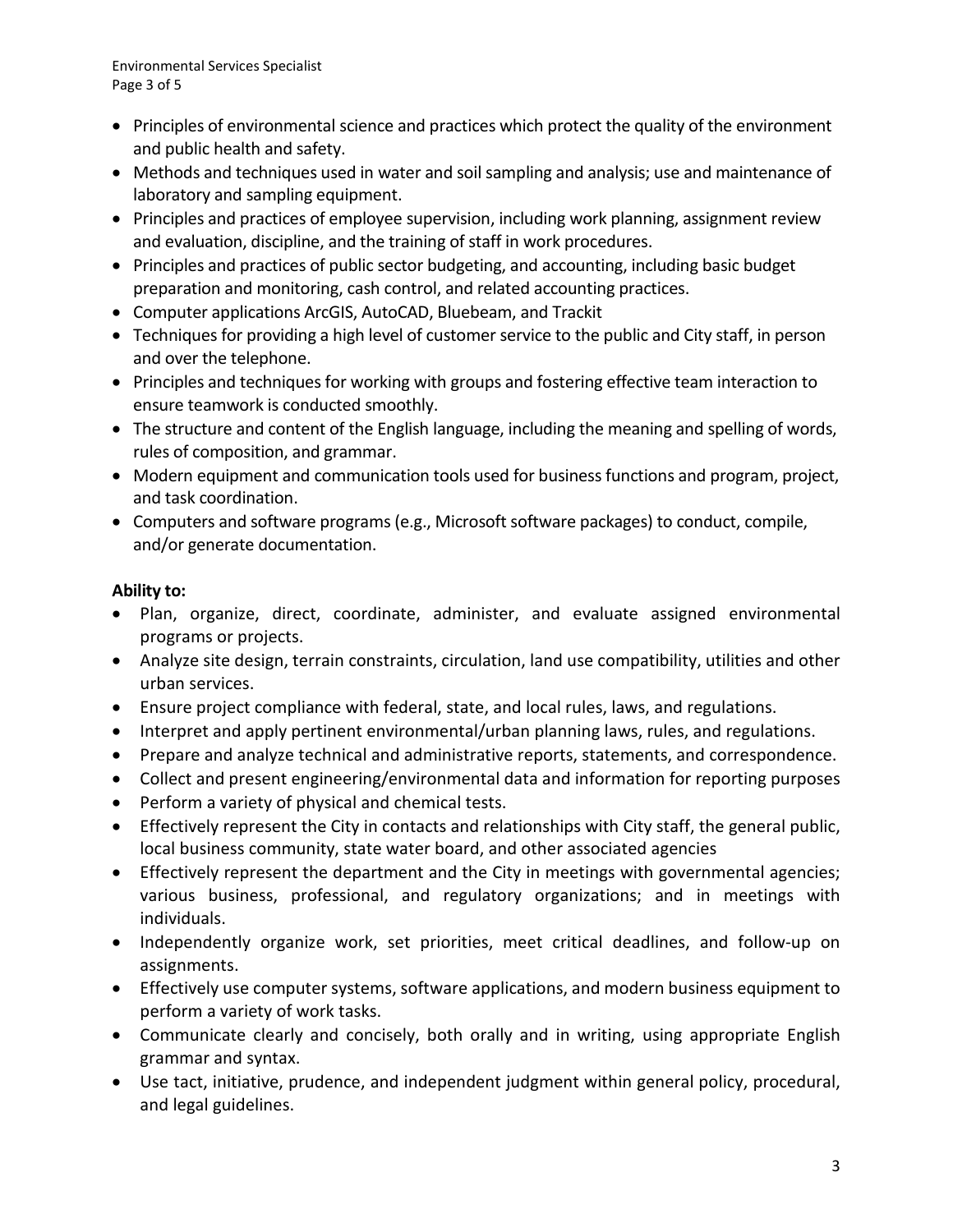Environmental Services Specialist Page 4 of 5

• Establish, maintain, and foster positive and effective working relationships with those contacted in the course of work.

## **Education and Experience**

Possession of a bachelor's degree from an accredited four-year college or university with major coursework in chemistry, geology, biology, physics, environmental engineering, environmental science, environmental studies, industrial hygiene, a closely related field;

### AND

Two (2) years of full-time experience providing technical-level support to an environmental compliance program.

## **Licenses and Certifications**

• Possession of, or ability to obtain and maintain, a valid California Class C Driver License and a satisfactory driving record is required. Individuals who do not meet this requirement due to a disability will be reviewed on a case-by-case basis.

## **PHYSICAL DEMANDS**

Must possess mobility to work in a standard office setting and use standard office equipment, including a computer; the ability to operate a motor vehicle to visit various City sites and attend off-site meetings; vision to read printed material and view a computer screen; hearing and speech to communicate in person, before groups, and over the telephone; strength, stamina, and mobility to traverse uneven terrain, including climbing ladders, stairs, and other temporary or construction access points; finger dexterity to operate standard office equipment and access, enter, and retrieve data using a computer keyboard or calculator; and the ability to occasionally lift, carry, push, and pull materials and objects up to 50 pounds to perform the required job functions. Reasonable accommodations will be made for individuals on a case-by-case basis.

### **ENVIRONMENTAL CONDITIONS**

Employees primarily work in an office environment with moderate noise levels, controlled temperature conditions, and no direct exposure to hazardous physical substances. Employees may also work in the field and occasionally be exposed to loud noise levels, cold and hot temperatures, inclement weather conditions, road hazards, vibrations, mechanical and/or electrical hazards, and hazardous chemical substances and fumes. Employees may interact with upset individuals in interpreting and enforcing departmental policies and procedures.

### **WORKING CONDITIONS**

Employees may be required to work evenings, weekends, and holidays, as well as participate in afterhours on-call assignments.